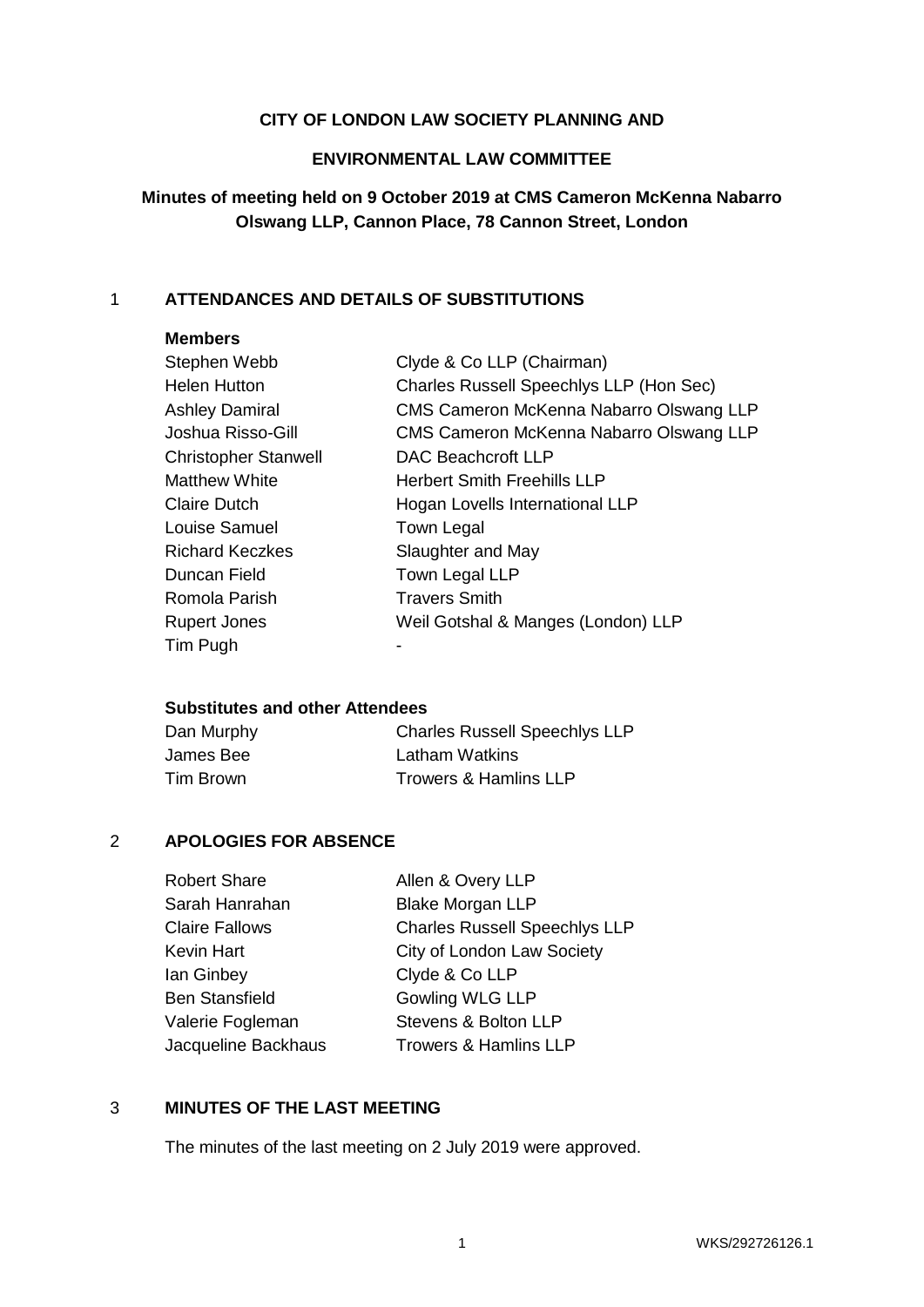# 4 **PLANNING ISSUES**

Discussions on:

- (a) Proposed planning reforms;
- (b) New national design guide; and

(c) Update on the City of London Law Society Construction Law Committee and also about Chairmen of other Committees.

## 4.1 Proposed Planning Reforms

Dan Murphy (CRS) summarised the key proposals announced at the Conservative party conference, for the reform of the planning system. Proposals included:

- Simplifying the planning process;
- Amending PD rights to permit upward extensions quite a lot of criticism already, especially regarding design quality;
- No mention yet of whether the above right would be subject to prior approval or not;
- Application fees if the Local Authority does not perform, should take money away again;
- Design Green Paper to be released in November;
- Proposal to reduce conditions on planning permission by one third but no details have been provided on how; and
- Views are to be sought on PD rights to demolish commercial units and replace them with residential dwellings.

## 4.2 National Design Guide

Discussion on the Launch of a new National Design Guide Code, issued by MHCLG, as part of the Planning Practice Guidance (and should be read alongside the separate PPG on design process and tools):

- It attempts to deal with substandard housing and the need to review minimum design standards;
- Exemption for conservation areas for upward extensions;
- Design guide how important is this? Views to be taken at the House Builders' conference;
- Concerns that we will have slums of tomorrow as result of PD rights being exercised;
- Alongside the review of town centre use classes and whether to introduce flexibility of uses, the aim is to help address the dying high streets and prompt regeneration; and
- Impending National Model Design Code
- 4.3 Financial viability in planning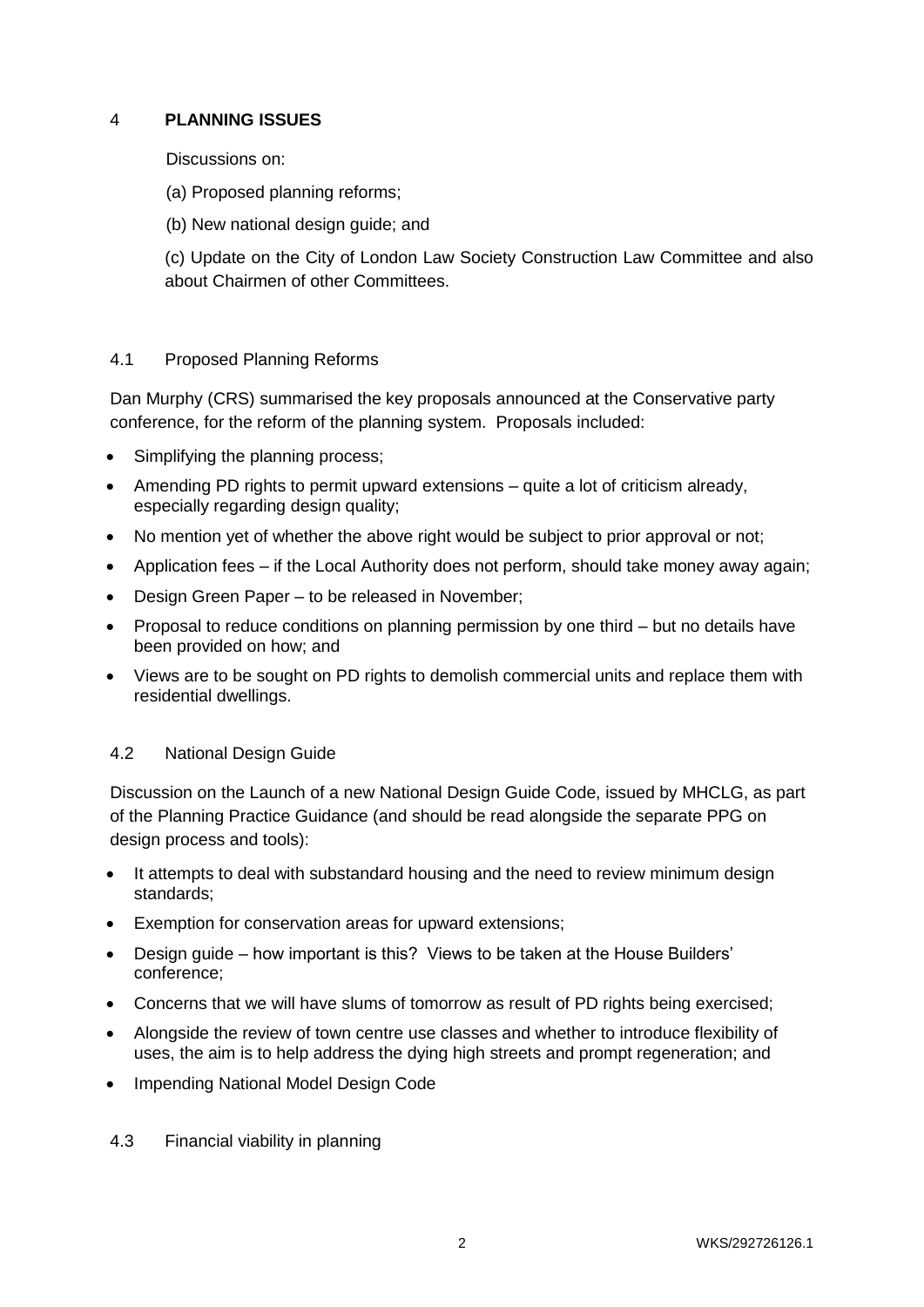Discussion on RICS long-awaited update to its 2012 practice guidance on assessing financial viability in planning:

 The new guidance has now been published in draft and the consultation period ends on 9 February 2020. The consultation states:

"*We are not seeking comments contrasting the government framework with a marketbased appraisal. Comments should focus on whether our draft guidance gives effect to government policy and practice guidance, in an administratively efficient way, in order to deliver the objectives of the NPPF*";

- The guidance is distinct from the RICS professional statement published in May 2019 on viability conduct and reporting, which prescribes certain matters which should be included within financial viability assessments and how the process should be conducted;
- The new guidance aims to align itself with amendments to the NPPF (which emphasises the role of viability assessment at plan-making stage), the PPG and Holgate J.'s comments in the *Parkhurst* case about fixing a site's benchmark land value ("BLV") for assessment purposes;
- It states that the "primary" approach for identifying BLV is EUV+ (existing use value plus a premium for the landowner) or where appropriate, AUV (alternative use value). However, it recognises that there are two other approaches for fixing the BLV which should be used as cross-checks – the residual valuation approach and the market comparison approach.
- Notably, the guidance concludes that:

"The decision-maker will establish a reasonable premium to the landowner and determine the BLV informed by the professional judgement of the assessor, using the best evidence as set out in the PPG".

- 4.4 Claim for costs for the reconvened inquiry Wavedon in January have been told that the developer should be able to reclaim its costs there, regardless of how the appeal is determined by the Secretary of State.
- 4.5 PINS guidance. Currently there are six months' worth of outstanding determinations to clear through the system.

## 5 **ENVIRONMENTAL ISSUES**

James Bee (Latham & Watkins) provided the Environmental update to the Committee:

5.1 UK Net Zero Target

The new legislation (laid out by the Government in June) increases the UK's net emissions reduction target to 100% by 2050 (ie net zero target for 2050) which in broad terms has been positively received.

This however does not include any emissions from international aviation and shipping and allows international carbon credits to be included.

UK is the 1st major economy to propose this.

Opposition and protestors do not think this is tight enough or early enough. Labour wants the target to be reduced by 2030 and Extinction Rebellion wants it to be reduced by 2025. Airport policy statement – opposition has called for a review of that.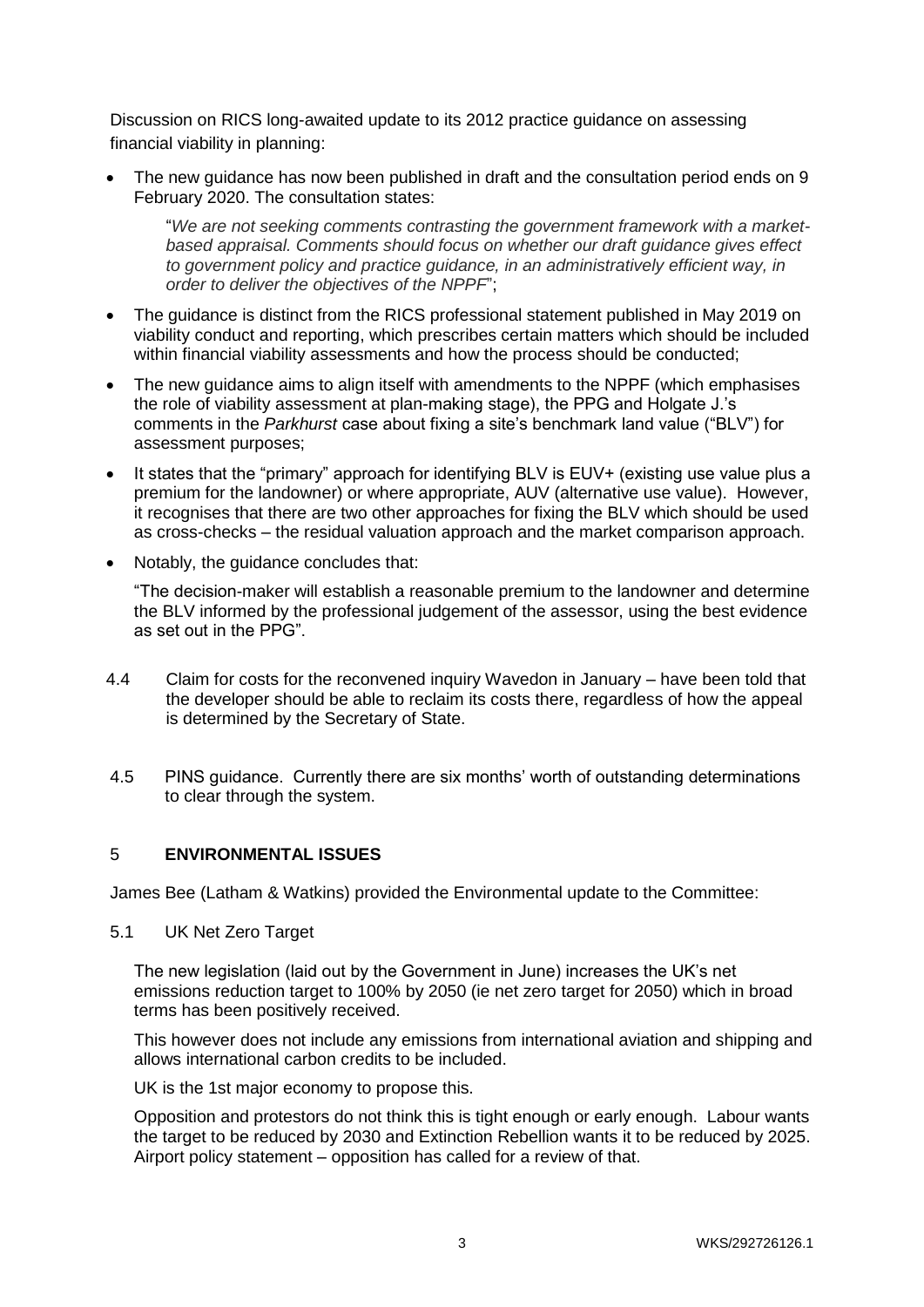Friends of the Earth Court of Appeal case next week - arguing that the Government's decision to allow the expansion of Heathrow was unlawful, as it breached the Department for Transport's sustainable development duties, in failing to mitigate climate change for future generations. The case is being argued on the basis that the Government was not considering the Paris Agreement, let alone assessing airport expansion in the light of it; that there is an absence of any climate policy beyond the 2050 target, under the Climate Change Act; and a failure to factor in any impact from the non-CO2 contribution of aviation in the climate breakdown.

#### 5.2 Principles of Responsible Banking

In September, the UN Environmental Programme together with 130 banks launched the UN Principles (6 Principles) for Responsible Banking.

Signatory banks to demonstrate compliance with them.

Principles are broadly to align business strategy to Sustainable Development Goals and the Paris climate Agreement commitment.

Key steps document (produced by the UN Environment Programme Finance Initiative) set targets as to how banks can do better, in order to demonstrate compliance.

After signing up, banks have four years to demonstrate compliance, but reporting requirements will kick in earlier.

In the next 18 months or so, will need to show progress.

#### 5.3 Environment Bill – 25 year plan

In July, the 2nd policy paper was produced, regarding the Environment Bill.

The July paper expands on part 1 of the draft Bill from December 2018, but is not a draft of the remainder of the Bill. The Bill is due to be published later in October – but it is not expected to appear at the promised time.

The paper did contain more concrete policy proposals re: air/waste etc.

Michael Gove has decided to give the Office for Environmental Protection – the body to be set up as the independent environmental watchdog – powers to enforce climate change laws (these were previously excluded from scope and the draft Bill from December 2018 was criticised because of their absence).

If UK does leave on 31 October, OEP may not be functional at that point. If this happens, Reports could be sent to OEP, to be processed later once set up, but it is not ideal.

It does not appear, from what has been gleaned from the Government so far, that Brexit is likely to lead to major environmental deregulation in the short term.

#### 5.4 Other matters

UKELA Taskforce meeting was held in July, before the second policy paper was published, so was not able to comment on the second paper.

Environmental Sub-committee is due to meet on 7th November at Macfarlanes.

REACH Chemicals:

 $\circ$  State of preparedness – In the event of no deal, the EU REACH Regulation would be brought into UK law by the European Union (Withdrawal) Act 2018.